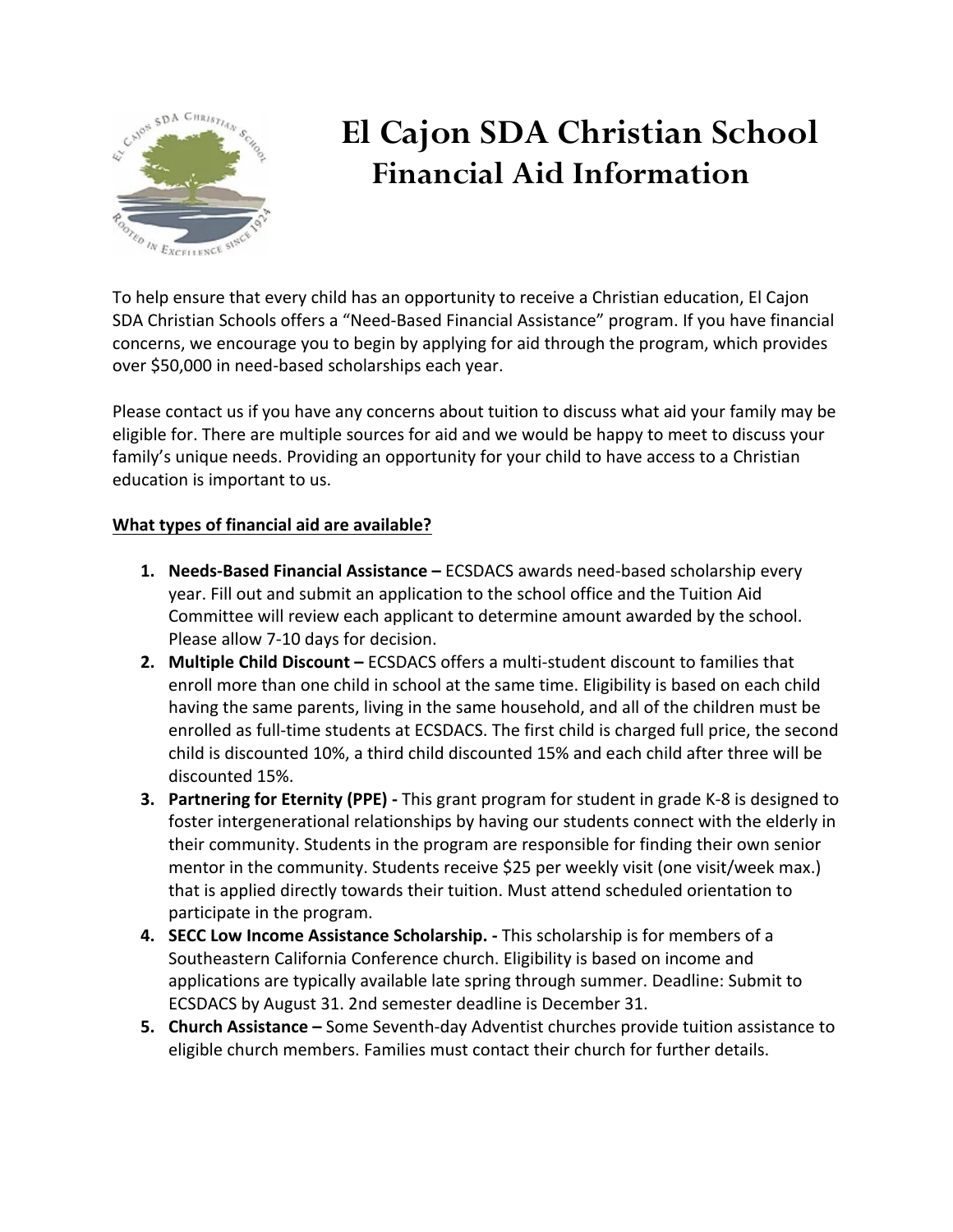#### **How to Apply**

1. Don't wait! The sooner you start the process of applying for aid, the greater the chance of receiving help. Families who would like to apply for aid can visit www.ecsdaschool.org and click on Lenroll Now to fill out the application. You can submit online or print and attach to your application. A hard copy of the application can be requested from the school office.

Applications for the 2022-23 school year open on March 1, 2022. Email office@ecsdaschool.org or call (619) 442-6544, to set up a meeting with our principal to discuss the best plan of action for your family's needs.

- 2. We are here to help you along the way! Please feel free to contact the school office with any questions. Allow 5-10 days for the school to process your financial aid application. You will be notified within that time if application is approved and what amount is awarded.
- 3. Join us in praying for your family and for El Cajon SDA Christian School. We are dedicated to providing a Christian education to any family who sincerely desires it and we want to work with your family. Schedule a visit to the school and meet the principal to learn more! ecsdaschool.org or contact us at office@ecsdaschool.org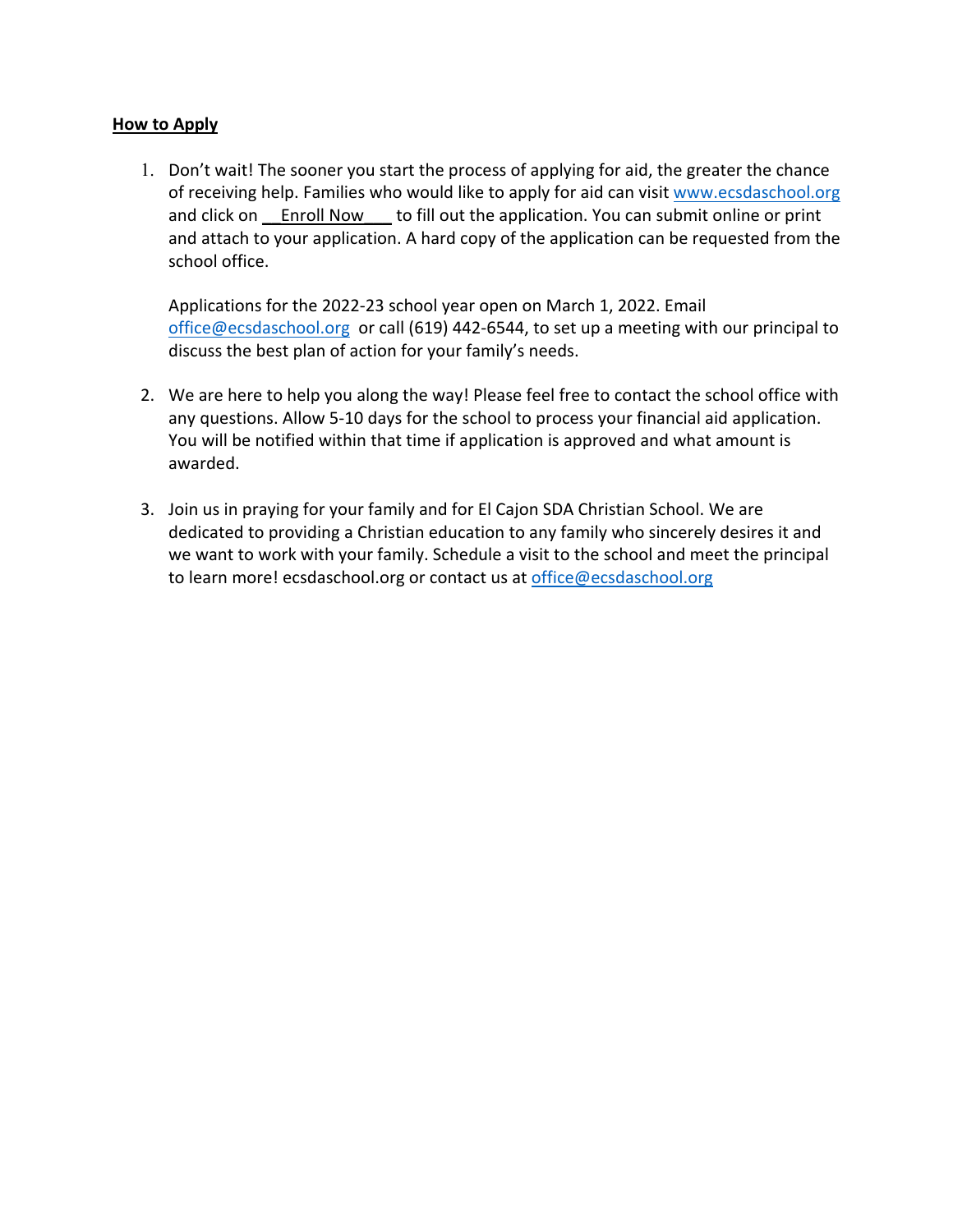

# **El Cajon SDA Christian School Financial Registration Policy**

Student(s)Name\_

Grade  $(s)$   $\_\_$ 

Registration Fee: Non-refundable: \$400.00 per student

### **Tuition:**

1.Tuition is charged by the year and divided into 10 monthly payments for convenience of parents/guardians, beginning with the August  $1<sup>st</sup>$  payment and ending with the May  $1<sup>st</sup>$  payment.

2. Tuition payments are due on the 1<sup>st</sup> of the month. Payments are late if not received by the  $15<sup>th</sup>$  of the month.

3.Notifications of late payments will be sent to parents/guardians after the  $15<sup>th</sup>$  of the month.

## **Delinquent Accounts:**

4.No account will be allowed to be more than sixty (60) days past due. Grade reports and student records will be held in the office, and participation in extracurricular activities involving additional costs may be curtailed until the account is paid in full or satisfactory arrangements are made.

5.A \$25.00 charge will be assessed for each returned check.

This is a financial agreement with El Cajon SDA Christian School for the academic education that my child/children will receive at this institution.

` Having read the previous points, the parents hereby acknowledge and accept all financial educational obligations for this student. If for any reason payments are not made, you will need to make arrangements to meet with the Finance Committee.

\_\_\_\_\_\_\_\_\_\_\_\_\_\_\_\_\_\_\_\_\_\_\_\_\_\_\_\_\_\_\_\_\_\_\_\_\_\_ \_\_\_\_\_\_\_\_\_\_\_\_\_\_\_\_\_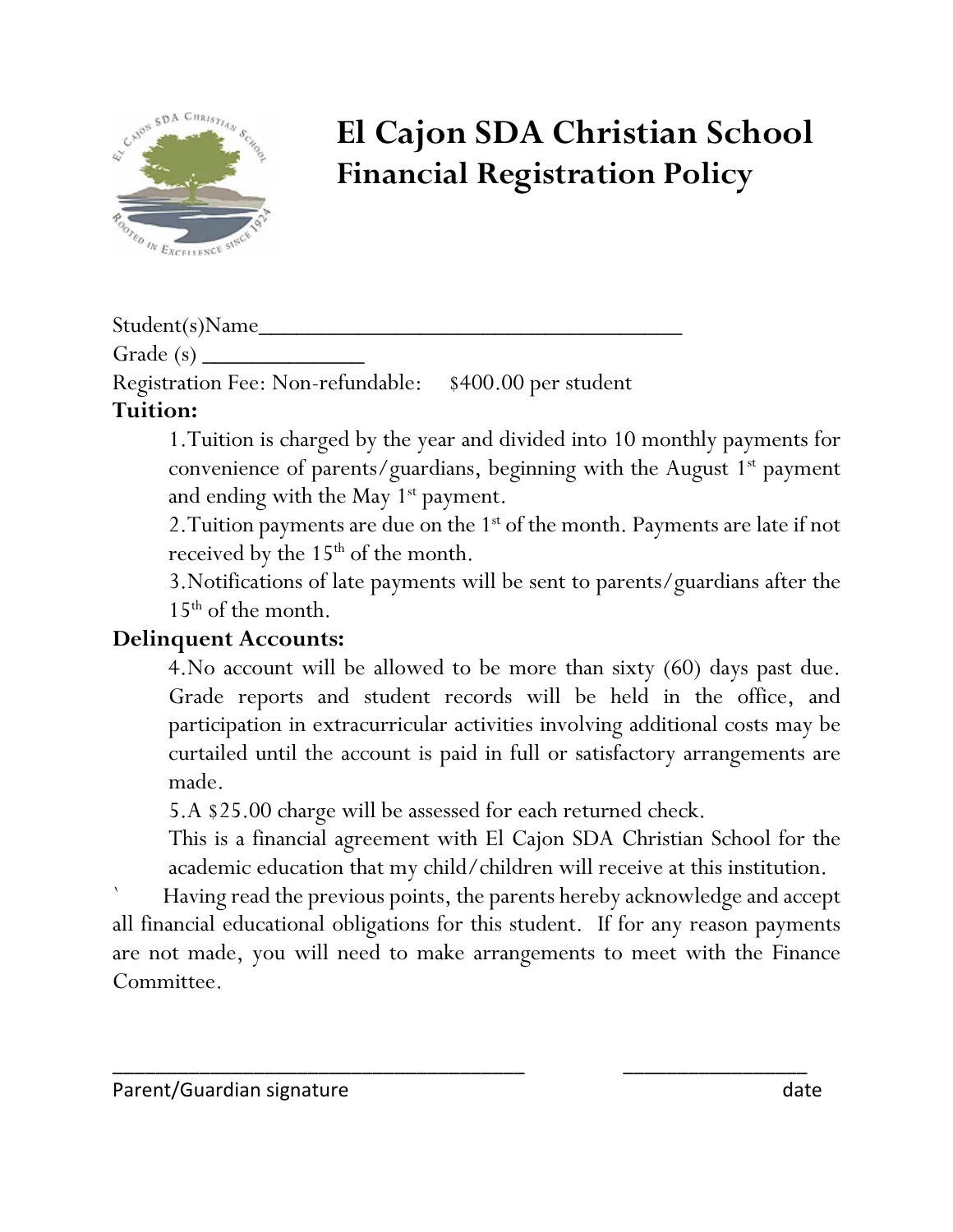

#### **EL CAJON SEVENTH-DAY ADVENTIST CHRISTIAN SCHOOL**

*Financial Aid Worksheet*

| School Year___________________                                                                                                                                |                        |                                                                                                                               |
|---------------------------------------------------------------------------------------------------------------------------------------------------------------|------------------------|-------------------------------------------------------------------------------------------------------------------------------|
| Registration Fee (child) \$400.00 per child (or discounted initiative)                                                                                        |                        | <u> 1990 - Johann Barn, mars ann an t-Amhain an t-Amhain an t-Amhain an t-Amhain an t-Amhain an t-Amhain an t-Amh</u>         |
| <b>Tuition Member of SDA Church</b>                                                                                                                           | \$415.00/mo over 10 mo |                                                                                                                               |
| <b>Tuition Non-SDA Member</b>                                                                                                                                 | \$505.00/mo over 10 mo | <u> 1999 - Johann John Stone, markin film yn y system yn y system yn y system yn y system yn y system yn y system</u>         |
| <b>Pre-Paid 10% discount</b> (full year paid by $1st$ day of school)                                                                                          |                        |                                                                                                                               |
| Family discount (10%/2 <sup>nd</sup> child, 15%/3 <sup>rd</sup> child)                                                                                        |                        |                                                                                                                               |
| New Student discount (5% discount their first year)                                                                                                           |                        | <u> 1989 - Johann John Stone, mars et al. 1989 - John Stone, mars et al. 1989 - John Stone, mars et al. 1989 - John Stone</u> |
| Referral Discount No charge for last month tuition to a current family<br>(To qualify the new student's name must appear on current student's re-application) |                        |                                                                                                                               |
| <b>Financial Aid Awarded:</b>                                                                                                                                 |                        |                                                                                                                               |
| <b>SECC Low Income Scholarship (SDA members only)</b>                                                                                                         |                        |                                                                                                                               |
| Church Assistance (Name of church? __________)                                                                                                                |                        |                                                                                                                               |
| <b>ECSDA School Sponsorship approved amount</b>                                                                                                               |                        | <u> 1989 - Johann John Stone, markin amerikan bisa di sebagai pertama dan bagi pertama dan bagi pertama dan bagi </u>         |
| Monthly Tuition Due by 15th                                                                                                                                   |                        |                                                                                                                               |
| After discounts and aid, TOTAL MONTHLY TUITION by family:                                                                                                     |                        |                                                                                                                               |

*Could be up to \$100 more a month if participate in PFE but that will be credited to account after proof of monthly participation*

I, *(print name)*\_\_\_\_\_\_\_\_\_\_\_\_\_\_\_\_\_\_\_\_\_\_\_\_\_\_\_\_\_\_\_\_\_\_\_\_\_agree to pay the amount agreed upon above in prompt and timely manner. I understand late fees will incur if I do not meet this obligation. I understand that my student(s) may be asked to withdraw if I fail to pay for 80 days or more and re-enrollment will be withheld until balance is paid in full.

\_\_\_\_\_\_\_\_\_\_\_\_\_\_\_\_\_\_\_\_\_\_\_\_\_\_\_\_\_\_\_\_\_\_\_\_\_\_\_\_\_\_\_\_\_\_\_\_\_\_\_\_\_\_\_ \_\_\_\_\_\_\_\_\_\_\_\_\_\_\_\_\_\_\_\_\_\_\_\_\_\_\_\_

Parent Signature Date Date